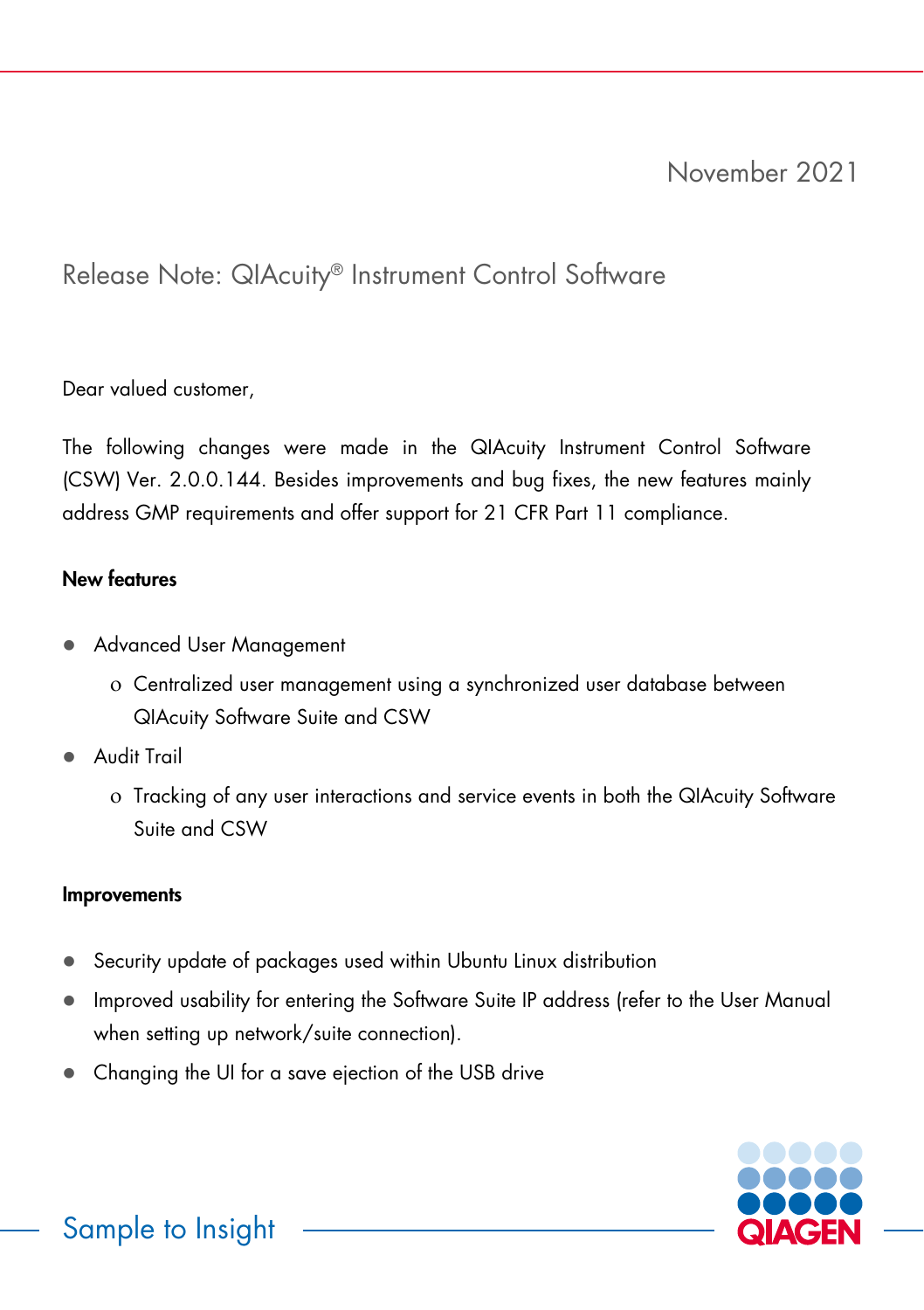#### Bug Fixes

- An issue that led to error 492 was fixed by storing images on the disc, reducing the likelihood of this error.
- Occasional error with LED lights for drawer status was fixed (the LED lights are turned off even if a plate was loaded)
- Configuration changes to reduce likelihood of error 275
- Firmware changes to reduce likelihood of error 99 when booting up QIAcuity
- Plate handling change to reduce the likelihood of error 143/343 when the plate is retrieved from the cycler module

## Known Bugs

- An error will show up if the user tries to type in a barcode manually during plate creation on the instrument with the CSW. On the instrument, the barcode of the plate is supposed to be automatically filled in by the internal barcode reader. Thus, there is no need to manually type in the barcode.
- A connection of the QIAcuity instrument to the Suite is not possible via hostname. Instead, the IP address needs to be used.